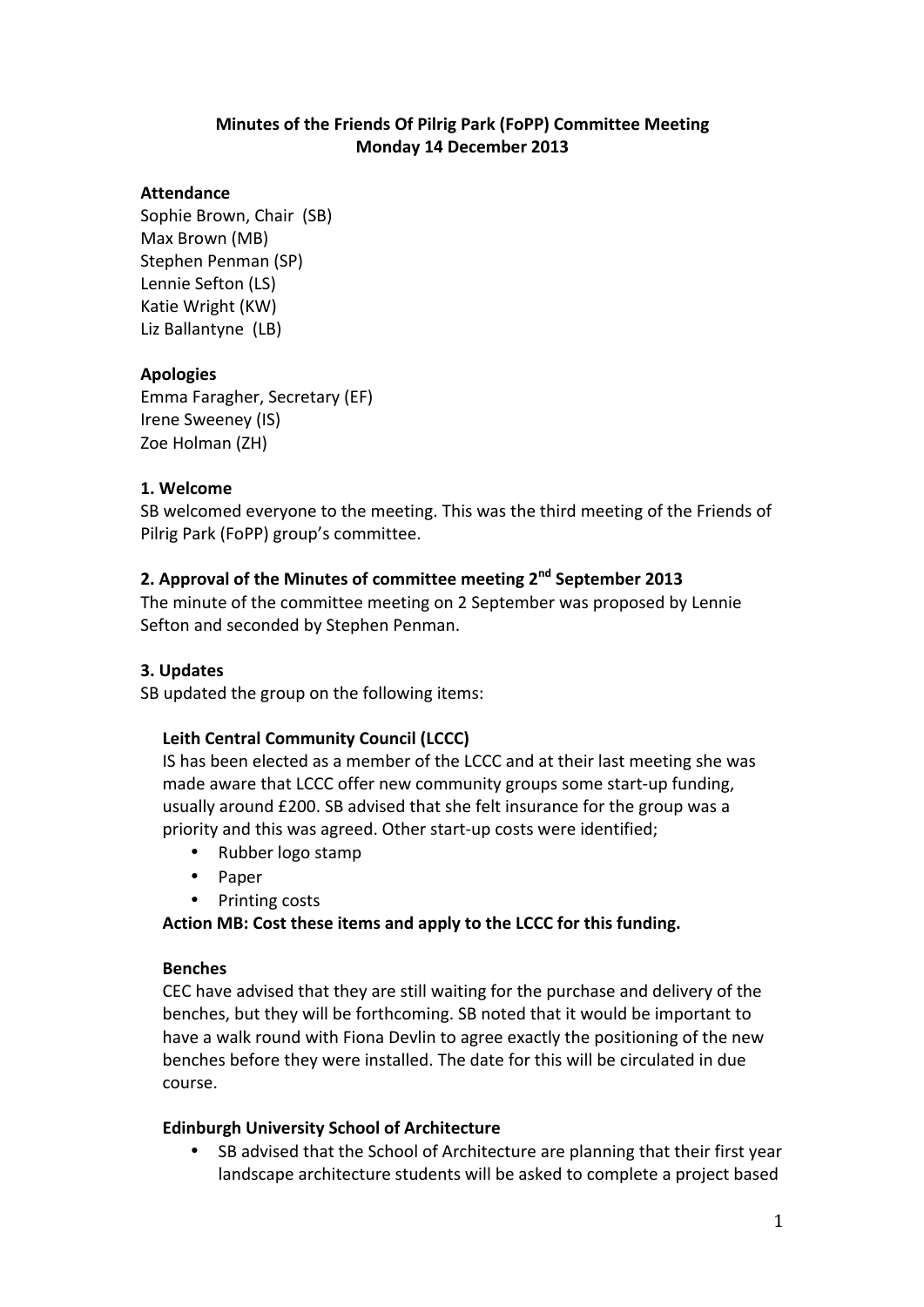on Pilrig Park. SB has arranged a meeting with Tiego Campo, the first year lecturer to discuss these plans.

# **Friends of Parks Group**

SB has been attending both the Leith Walk Ward and Edinburgh wide friends of parks networking groups.

- James Hunter, of CEC, has agreed to meet all Leith Walk Ward parks in January to discuss the draft park improvement plans that the FoPP commented on over the summer
- SB noted that an online forum has been established for the Edinburgh wide group to discuss issues and improve collaboration.

# **FoPP meetings and arrangements**

SB asked the committee for general comments and observation about the mechanics of the group.

- MB confirmed that a bank Account has been opened with TSB
- The committee agreed that four committee meetings a year was adequate and provisionally agreed the 1st Monday in March, June, September and December
- The Committee agreed that there should be at least 2 public meetings (including the AGM) per annum
- SB suggested that we might like to invite other people with an interest in the Park along to the meetings to better understand their perspectives. Initial suggestions included Greener Leith; Tracy Griffen; Head of Pilrig Park School; Chair of the Sports teams.

# **4. Woodland Clearance**

SB invited members of the committee to discuss the progress of the woodland clearance work.

# **Work to date**

- The committee noted that the vast majority of comments about the clearance had been positive:
- A concern had been raised that the clearance had reduced the amount of birds in that area of the park. This was not an observation that was widely held but the committee felt it reinforced the need to install bird boxes. KW advised that there is a possibility that this might be a project that the school could undertake.
- The committee noted that there were still some stumps left in the cleared area, especially on the slope opposite the school and this would need to be addressed as a priority.

**Action KW:** To explore the possibility of the Gaelic School undertaking a 'bird box project'

Action MB/SP: To coordinate the removal of any remaining stumps and ensure that these are cleared as we progress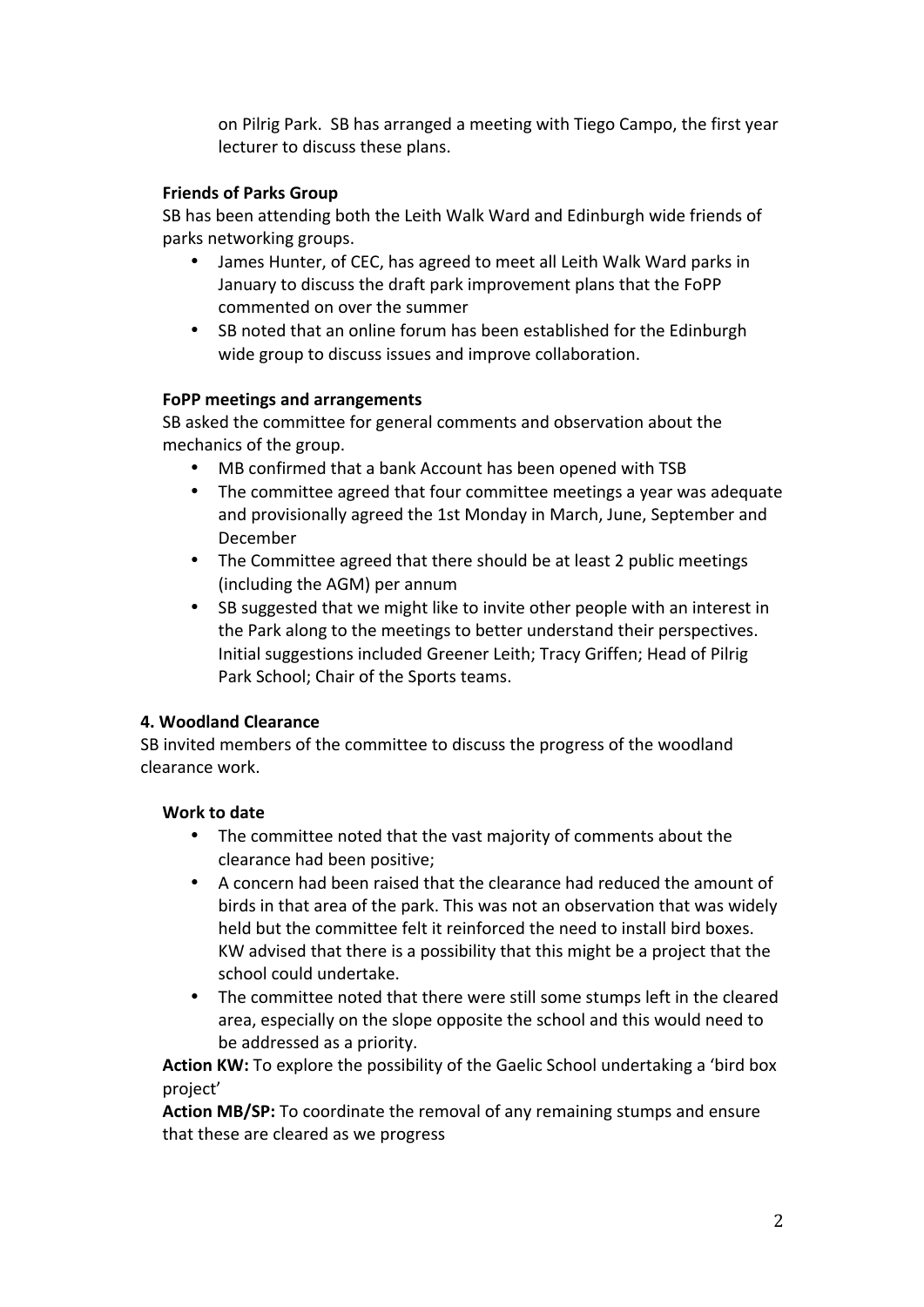#### **Next steps**

- SP confirmed that the next woodland clearance date would be the 14 December between 10:30 and 13:00
- The committee agreed that we should focus on clearing the section that runs along the wall first and then see if there is time to continue further round.
- SB advised that if it was felt necessary she would leaflet the flats that sit behind the wooded areas to ensure that they were happy with the work
- LB noted that she would speak to the Environmental Wardens to have them sweep for sharps on the 13 December in the area.
- The committee agreed that we should arrange further woodland clearance dates on the  $3<sup>rd</sup>$  Saturday of each month and we would just start where we left off.

**Action LB** – Speak to Environmental wardens about the removal of sharps

#### **Community Woodland**

- There was general agreement that a different approach was need for the Community Woodland area.
- We should try and retain the diversity in planting as far as possible and create paths through it. A good model is the 'fairy woodland' at the Botanical gardens.
- It was suggested that after the work is completed we arrange a 'woodland event' to encourage families with children to explore the area

**Action SB** – To seek support for this work form the Botanical Gardens

# **4. AOCC**

SB invited the committee to discuss any other business

- KW advised that there had been no response from Pilrig Park School though she had made several attempts to get in touch.
- The Committee agreed that we need to think about the entrances further, in particular
	- $\circ$  'Flower buckets' at the entrances.
	- $\circ$  Installation of bollards to stop cars at the Balfour Place entrance
	- $\circ$  Public art, sculptures
	- $\circ$  An action plan to improve the entrances from Leith Walk and Cambridge Gardens as these are particularly poor.
	- $\circ$  Improved signage and information
- KW noted that there may be funding for bilingual signage available
- A picnic and BBQ area could be considered somewhere within the park
- Concern was noted that the flower meadow funding had stopped and it would not be maintained.
- There was general consensus that the wall along Pilrig street that borders the Park is not ideal and that it would be better if there was no, or a smaller barrier, between the park and the pavement. It was recognised that this might be difficult to address.

**Action KW** – Investigate bilingual signage opportunities

**Action SB** – To further discuss with the council about the flower meadow